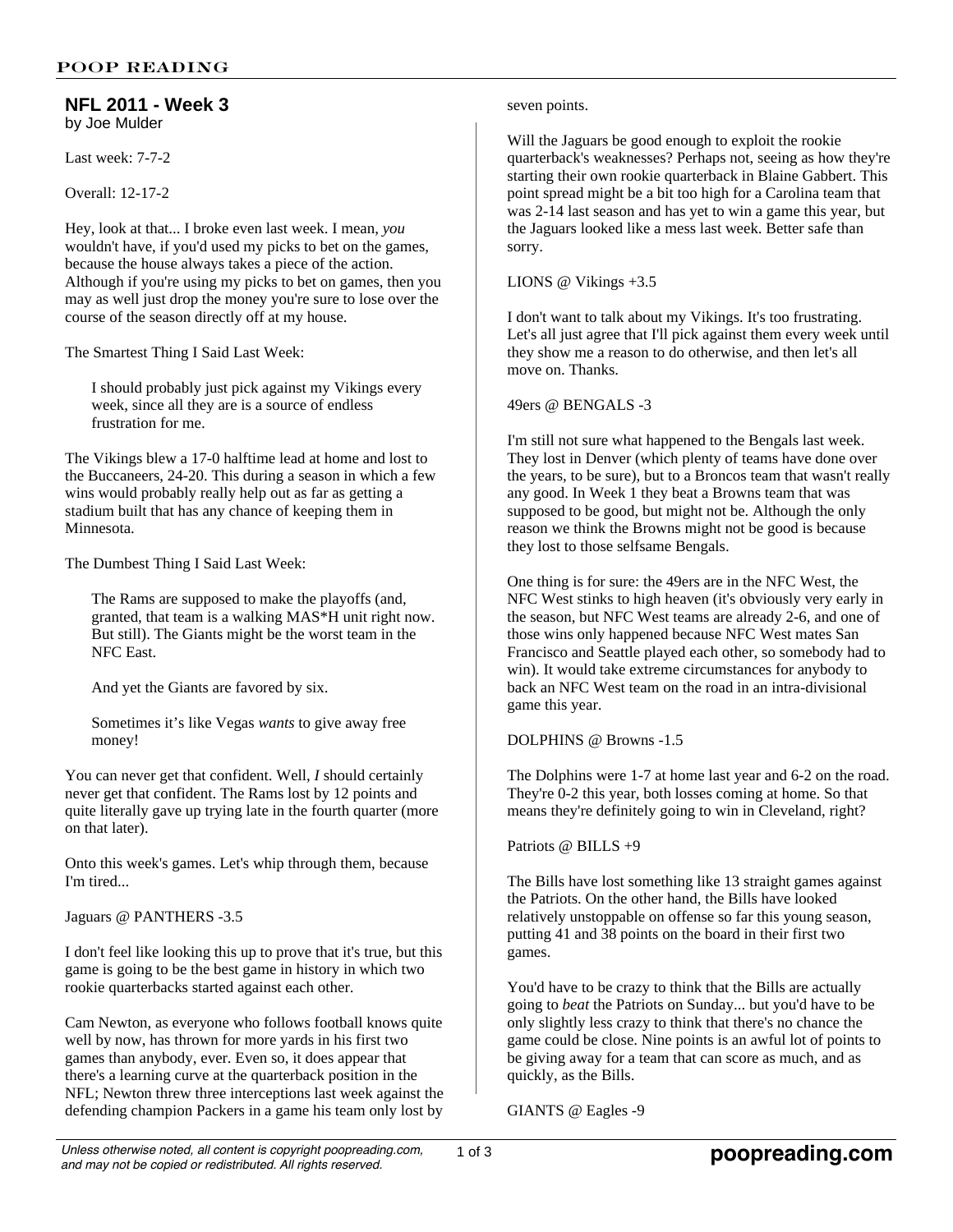Any time I have to go back and double check the odds because at first glace it seems like I must have gotten it wrong, that's a pretty big indicator that I feel strongly about a game. And even though these Eagles are supposed to be some sort of super team, and even though they're playing at home and sure to be amped up against the rival Giants, and even though it looks as of this writing that quarterback Michael Vick will play for Philadelphia, it's hard for somebody who watched their first two games to imagine them being favored by this much.

Broncos @ TITANS -6.5

I told you the Titans were good! Why didn't you listen?

Oh, yeah; maybe because they lost to the lousy Jaguars in Week 1.

Still, listen: the Titans are good.

Texans @ SAINTS -4

This is the Texans' chance to finally prove that they deserve to be considered an elite team in the NFL. As with all other such chances the Texans have had in their decade-long history, I suspect they'll fall short.

JETS @ Raiders +3.5

I keep watching the Jets and thinking to myself, "How are they doing this? They're not that good!"

It's been that was for about two years. I give up. The Jets are good.

## RAVENS @ Rams +4

It's almost impossible to imagine an NFL team showing as little sack as the Rams showed last week against the Giants. As I touched on before, by the end of the 4th quarter St. Louis had quite literally given up any semblance of even making it *appear* as though they were trying to win the game. I don't know how a team comes out after something so pathetic and possibly expects to play a good game.

Here's what happened: the Rams were down 28-16 to the Giants in the fourth quarter. First they punted from their own 24 on 4th and 6 – sure you're unlikely to get a first down if you go for it there, but how likely are you to win of you punt the ball away?

The Rams punted, and the Giants almost four-and-a-half minutes off of the clock before turning it over on downs. At this point the damage was effectively done; the Giants were up 12 with two minutes left. Still, at that point it's at least technically, theoretically possible for the Rams to come back and win, right? Not likely, certainly; not something you'd expect them to do if they had 50 chances to do it, but still.

#### Possible.

So what did the Rams do? After a sack, a penalty, and two incomplete passes, the Rams *punted with a minute-and-a-half left!* Sure it was 4th and 28. Sure the ball was on their own 15-yard line. The chances of converting that fourth down, let alone getting two touchdowns to win the game, were minuscule at that point, but they went from minuscule to non-existent the second the Rams decided to kick the ball away and concede the game.

Basically it went like this:

"Hey, Rams... you're probably going to lose since you're down by 12 and there's only a minute-and-a-half left, and it's fourth down. That said, you *do* have one more shot at a first down and 90 more seconds to try to win this game. Would you like to attempt to do that?"

"Nah... we're good." [Punt!]

I've never seen anything quite like it in all my years of watching football. The Rams literally and unambiguously gave up before the game was over, so, I have no problem giving up on them.

## Chiefs @ CHARGERS -14.5

The Chiefs have surrendered 41 and 48 points in their first two games. They've lost by a combined score of 89-10, and last week they lost their best (maybe even their only decent) offensive player to a season-ending injury.

The worst defeat in NFL history was 73-0; I'm not saying it's possible that the Chiefs will lose to the Chargers that badly on Sunday, I'm just saying that the worst defeat in NFL history was 73-0.

FALCONS @ Buccaneers -1.5

The Falcons looked like the contenders they were supposed to be last week in beating the banged-up and Vick-less Eagles. The jury's still out on the Buccoes, who were down 17-0 at halftime last week and staring 0-2 right in the face. They're lucky they were playing the Vikings and thus had no trouble coming back to win in the second half, or else their season would really be in trouble right now.

Cardinals @ SEAHAWKS +3

Every instinct in me says to go with the Cardinals, even though the Seahawks have one of the best home field advantages in the NFL and this is their home opener.

But then, most of my football-picking instincts stink. So, Seahawks it is. Although if they crap the bed in this game, we can pretty much write them off for the year.